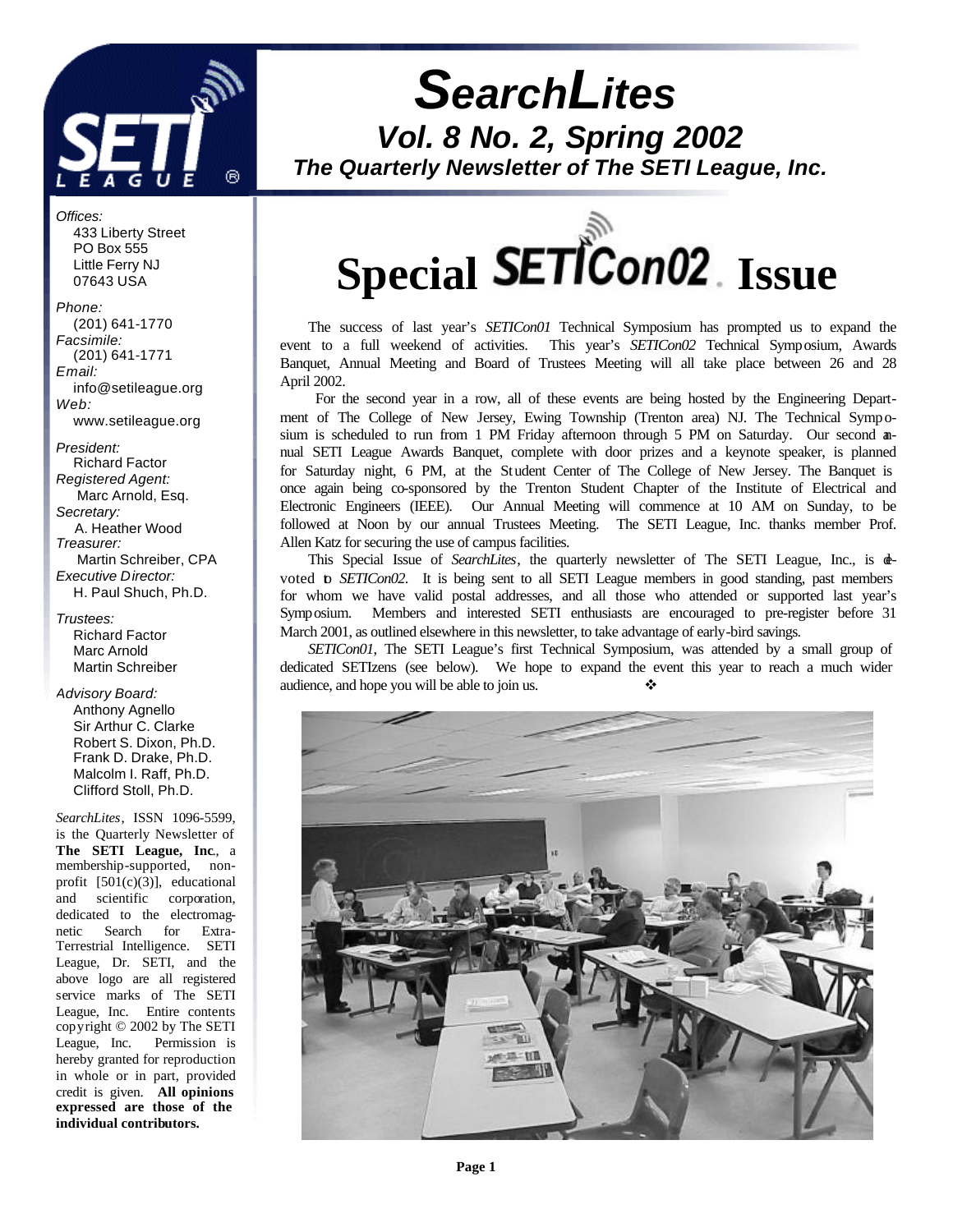# **Event Horizon**

**March 1 - 3, 2002:** *Contact Conference*, Santa Clara CA.

**March 8 – 10, 2002:** *EuroSETI 1Congress*, Republic of San Marino.

**April 5 - 7, 2002:** Dr. SETI ® is Science Guest of Honor at *JerseyDevilCon 2*, Edison NJ.

**April 19 - 21, 2002**: *Southeastern VHF Conference*, Oak Ridge TN.

**April 21, 2002:** *Fourth Annual SETI League Ham Radio QSO Party*; 14.204, 21.306, and 28.408 MHz.

**April 26 - 28, 2002:** *SETICon02* Technical Symposium and Annual Membership Meeting, Ewing (Trenton area) NJ.

**May 4 - 5, 2002:** *Trenton Computer Festival*, Edison NJ.

**May 17 - 19, 2002:** *Dayton Hamvention*, Dayton OH.

**May 18, 2002, 0700 hours:** *SETI Breakfast*, Marriott Hotel, Dayton OH.

**May 24 – 27, 2002:** *Balticon 36*, Baltimore MD.

**July 7 - 10, 2002:** *SARA Conference*, NRAO Green Bank WV.

**July 8 - 12, 2002:** *Bioastronomy '02*, Hamilton Island (Great Barrier Reef) Australia.

**July 25 - 28, 2002:** *Central States VHF Conference*, Milwaukee WI.

**July 31 - August 3, 2002:** *ALCon 2002*, Salt Lake City UT.

**August 16 - 18, 2002:** *10th International Amateur Radio Moonbounce Conference*, Prague Czech Republic.

**August 29 - September 2, 2002:** *ConJose* World Science Fiction Convention, San Jose CA.

**October 10 - 19, 2002:** *World Space Congress*, Houston TX.

**October 24 - 26, 2002:** *Microwave Update*, Enfield CT.

**November 7 - 10, 2002:** *AMSAT Space Symposium*, Ft. Worth TX.

**April 21, 2003:** *Fifth Annual SETI League Ham Radio QSO Party*; 14.204, 21.306, and 28.408 MHz.

**April 25 - 27, 2003:** *SETICon03 Technical Symposium* and *Annual Membership Meeting* (location TBA).

**May 16 - 18, 2003:** *Dayton Hamvention*, Dayton OH.

**May 17, 2003, 0700 hours:** *SETI Breakfast*, Marriott Hotel, Dayton OH.

**May 23 – 26, 2003:** *Balticon 37*, Baltimore MD.

**July 13 - 16, 2003:** *SARA Conference*, NRAO Green Bank WV.

**July 24 - 27, 2003:** *Central States VHF Conference*, Tulsa OK.

**August 28 - September 1, 2003:** *Torcon 3* World Science Fiction Convention, Toronto ON Canada.

**September, 2003 (date TBA):** *Third European Radio Astronomy Congress*, Heppenheim Germany.

**September 29 - October 3, 2003:** 54th *International Astronautical Congress*, Bremen, Germany.

**October, 2003 (date TBA):** *Microwave Update*, Seattle WA.

**April 21, 2004:** *Sixth Annual SETI League Ham Radio QSO Party*; 14.204, 21.306, and 28.408 MHz.

**April 23 - 25, 2004:** *SETICon04 Technical Symposium* and *Annual Membership Meeting* (location TBA).

**September 2 - 6, 2004:** *Noreascon Four* World Science Fiction Convention, Boston MA.  $\bullet$ 

# **Annual Meeting Announcement**

In accordance with Article IV, Section 1 of our duly approved Bylaws, as amended, the Trustees of The SETI League, Inc. hereby schedule our Eighth Annual Membership Meeting for 10 AM Eastern time on Sunday, April 28, 2002. The 2002 Annual Meeting will be preceded by a two-day SETI League Technical Symposium. Both events will be hosted by the Engineering Department of The College of New Jersey, Ewing Township (Trenton area) NJ.

As attendance by one percent of the League's membership constitutes a quorum, all members in good standing are encouraged to attend the Annual Meeting. The preliminary agenda for this meeting, per Bylaws Article XII, appears below.

Per Article IV, Section 3 our Bylaws, as amended, written notice of this Meeting is being mailed to all members in good standing, not less than ten days nor more than ninety days prior to the meeting date. Members are encouraged to submit additional New Business items for inclusion in the Agenda. Please email your proposed agenda items to n6tx@setileague.org, not later than **28 March 2002**.

#### **Preliminary Agenda:**

- 1. Call to Order
- 2. Minutes of 2001 Membership Meeting
- 3. Financial Report
- 4. Committee Reports
- 5. Old Business
- 6. New Business
- 7. Good and Welfare
- 8. Adjournment

The annual Board of Trustees Meeting required per Bylaws Article V, Section 3 will immediately follow the Membership Meeting. All SETI League members in good standing are welcome to attend. These meetings are open to all members without charge, and do *not* require Symposium registration.

### **Awards Banquet**

The SETI League's Second Annual Awards Banquet is scheduled for 6 - 10 PM Saturday night, 27 April 2002. Banquet tickets (at \$30 each) are available only in advance. The Banquet, to be held in the Campus Center at The College of New Jersey, will include a guest speaker (listed elsewhere in this issue of *SearchLites*), and door prizes. It will culminate in the presentation of our two annual awards: the Giordano Bruno Memorial Award, The SETI League's highest technical honor, to an individual who has made significant contributions to the art and science of SETI, and the Orville N. Greene Service Award, honoring outstanding service to The SETI League.

Last year at the *SETICon01* Awards Banquet, thirty SETIzens heard keynote speaker Peter Wright, president of the European Radio Astronomy Club, describe some of the world's great radio telescopes. We plan for an equally informative and entertaining presentation this year.

Banquet tickets may be ordered at \$30 US per person, when pre-registering for the Conference by 31 March 2002. Dress code is conference casual. As banquet seating is limited, it is unlikely that additional banquet tickets will be available at the door.  $\bullet$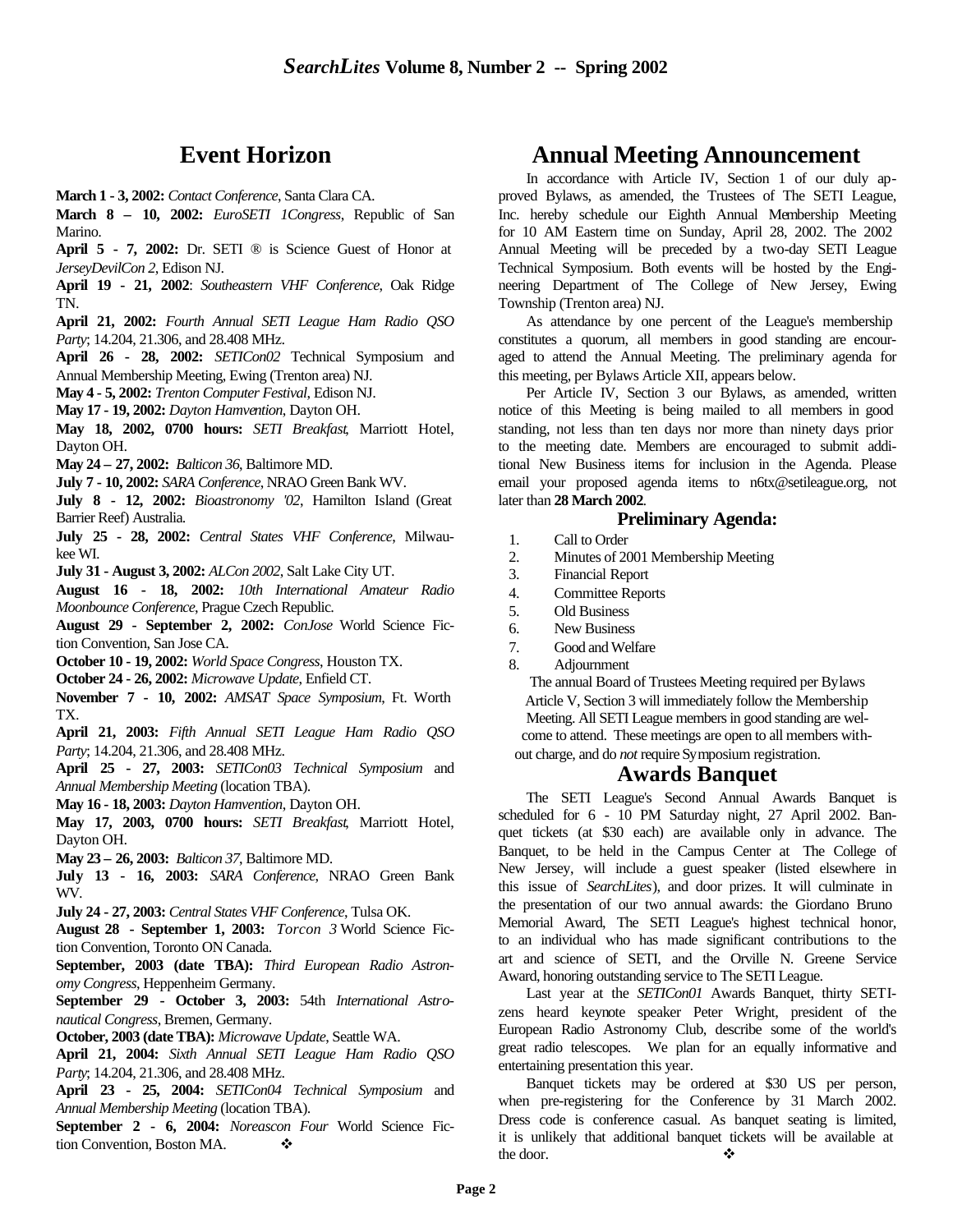## *SETICon02* **Program**

#### **Friday, 26 April 2002:**

#### **Armstrong Hall, The College of New Jersey**

| Noon $-2$ PM | Registration                      |
|--------------|-----------------------------------|
| 1 PM - 2 PM  | Greetings and Keynote Address     |
| 2 PM - 5 PM  | First Tech Workshop: Optical SETI |

5 PM - 7 PM Dinner Break

#### **Hampton Inn, Yardley PA**

| 7 PM - 11 PM | <b>Hospitality Suite</b> |
|--------------|--------------------------|
|--------------|--------------------------|

#### **Saturday, 27 April 2002:**

#### **Armstrong Hall, The College of New Jersey**

| 8 AM - Noon  | Registration                          |
|--------------|---------------------------------------|
| 9 AM - Noon  | Second Tech Workshop: Microwave SETI  |
| Noon $-2$ PM | Lunch Break                           |
| 2 PM - 5 PM  | Third Tech Workshop: Fresh Approaches |

#### **Campus Center, The College of New Jersey**

6 PM - 10 PM SETI League Awards Banquet

#### **Hampton Inn, Yardley PA**

10 PM – Midnight Hospitality Suite

#### **Sunday, 28 April 2002:**

**Hampton Inn, Yardley PA**

7 AM - 9 AM Volunteer Coordinators Breakfast

**Armstrong Hall, The College of New Jersey**

| $10 AM - N$ oon | <b>SETI League Annual Meeting</b> |   |
|-----------------|-----------------------------------|---|
| Noon - 1 PM     | Board of Trustees Meeting         | ❖ |

## **Door Prizes**

Through the kind support of several vendors, the door prize table at last year's SETI League Awards Banquet was filled to overflowing, and nobody went home empty-handed. We hope that present economic conditions will not deter our prize donors from being equally generous this year.

For the second year in a row, SETI League member Milan Hudecek has prevailed upon his employer, Rosetta Labs of Australia, to contribute a WinRadio receiver to be awarded as our Grand Prize. Other potential prize donors should contact SETI League executive director Dr. H. Paul Shuch at the earliest possible date. He may be reached by email to <drseti@setileague.org>. Prize donors will be acknowledged on The SETI League website, and in a future issue of *SearchLites*. ❖

## **Conference Proceedings**

Proceedings of SETICon01, a compendium of papers presented at last year's Technical Symposium, is already a collector's item. Don't miss out on this year's Proceedings, one copy of which is included in your *SETICon02* registration fee. Additional copies may be purchased at the Symposium, for \$20.00 US apiece. *SETICon02* presenters are reminded that a final camera-ready copy of your paper is due at SETI League headquarters by 28 February 2002.

## **Keynote Speaker**

Astronomer and historian Steven J. Dick as kindly agreed to serve as Keynote Speaker for the SETICon02 Technical Symposium. Dr. Dick will speak on "SETI and the Post-Biological Universe" at 1 PM on Friday, 26 April 2002, at The College of New Jersey in Trenton NJ.

Steven J. Dick has worked as an astronomer and historian of science at the U.S. Naval Observatory since 1979. He  $\Phi$ tained his B.S. in astrophysics (1971), and MA and PhD (1977) in history and philosophy of science from Indiana University. Among other publications he is author of Plurality of Worlds (1982), The Biological Universe (Cambridge University Press, 1996), and Life on Other Worlds (1998), the latter translated into four languages. He is editor of Many Worlds: The New Universe, Extraterrestrial Life and the Theological Implications (2000). He has just completed his history of the Naval Observatory, Sky and Ocean Joined: The U. S. Naval Observatory, 1830-2000.

Dr. Dick served on former Vice President Al Gore's panel to examine the societal implications of possible life in the Mars rock, and is the recipient of the NASA Group Achievement Award for helping to initiate NASA's multidisciplinary program in astrobiology. He is on the Editorial Board of several journals, including the Journal for the History of Astronomy, and is an associate editor of the new International Journal of Astrobiology. He has served as Chairman of the Historical Astronomy Division of the American Astronomical Society, and as President of the History of Astronomy Commission of the International Astronomical Union.

## **Banquet Speaker**

We are pleased to announce the selection of distinguished astronomer Chandra Wickramasinghe as Banquet Speaker for the 2nd Annual SETI League Awards Banquet, to be held in conjunction with its upcoming SETICon02 Technical Symposium. Prof. Wickramasinghe will speak on "Why Alien Intelligence May Not Be So Alien" after the dinner, which begins at 6 PM on Saturday, 27 April, 2002 at The College of New Jersey, Trenton NJ.

Dr. Wickramasinghe has made pioneering contributions to several branches of astronomy, including the theory of cosmic dust. Jointly with the late Sir Fred Hoyle, he proposed the modern theory of cosmic life. A deep revolution in scientific thought that changes the way we view ourselves, this theory is being confirmed by the results of space exploration. The theory implies that alien intelligence may not be as alien as we once thought; ETI-human communication may therefore be reasonably easy.

 Prof. Wickramasinghe holds the highest doctorate (ScD) from the University of Cambridge and an honorary doctorate from the Soka University of Tokyo. Formerly a Fellow of Lsus College Cambridge, he is now Professor of Applied Mathematics and Astronomy and head of the Centre for Astrobiology at Cardiff University of Wales. He is an awardwinning poet and the author or co-author of more than 20 books and 250 scientific papers. He is a Fellow of the Royal Society of Arts and of the Royal Astronomical Society.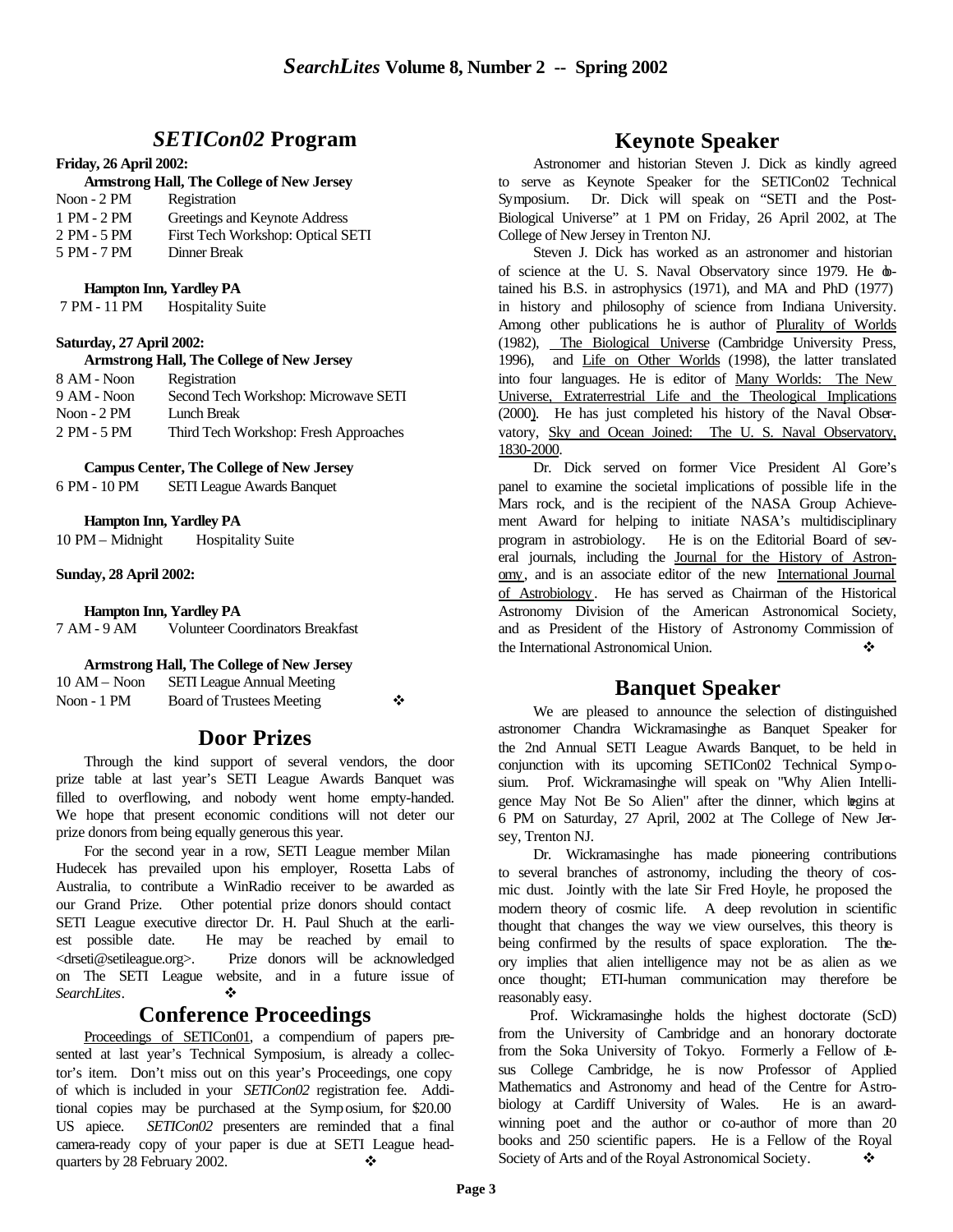# **Lodging**

The official Conference Hotel is the **Hampton Inn and Suites Newtown**, 1000 Stoney Hill Road, Yardley PA 19067. (Yardley is directly across the Delaware River from Trenton NJ.) Phone: (215) 860-1700. Fax: (215) 860-1771. Evening Hospitality Suites and various other Symposium social functions will also be held at the Hampton Inn. A block of non-smoking rooms is being held for Symposium attendees for Thursday through Saturday nights, at a rate of \$99 per night plus 8% tax. The room rate includes a full buffet breakfast. Check-in time is 3 PM, and checkout time is 12 Noon. Reservations must be made *no later than* **24 March 2002**, directly with the hotel. Be sure to mention "SETI Conference" to secure the quoted room rate. For those desiring more economical lodgings, alternatives in the Trenton, NJ area include:

| <b>Hotel</b> | Telephone          |   |
|--------------|--------------------|---|
| Red Roof Inn | $(609)$ 896-3388   |   |
| Macintosh    | $(609) 896 - 3700$ |   |
| Stage Depot  | $(609)$ 466-2000   | ❖ |

**Transportation**

*SETICon02* is being held at The College of New Jersey, Ewing NJ (adjacent to the city of Trenton). Trenton NJ is located about forty miles Northeast of the Philadelphia International Airport, which is served by numerous domestic and international airlines. Driving time from the airport is approximately one hour. Rental autos are available at the airport, from the following companies:

| <b>Rental Car Agency</b> | Telephone        |
|--------------------------|------------------|
| Alamo                    | $(800)$ 327-9633 |
| Avis                     | $(800)$ 331-1212 |
| <b>Budget</b>            | $(800)$ 527-0700 |
| Dollar                   | $(800)$ 800-4000 |
| Enterprise               | $(215)$ 497-9048 |
| Hertz                    | $(800)$ 654-3131 |
| National                 | $(800)$ 227-7368 |

Train service to the Trenton area is provided by:

| Railroad           | Telephone          |
|--------------------|--------------------|
| Amtrak             | $(800)$ 872-7245   |
| New Jersey Transit | $(973) 762 - 5100$ |

Taxi, limousine and shuttle services between the airport, campus, and Conference Hotel are provided by the following companies:

| Company                          | Telephone          | <b>Notes</b>                                                      |
|----------------------------------|--------------------|-------------------------------------------------------------------|
| Langhorn Cab                     | $(215)$ 757-0241   | \$60 flat fee to/from Philadelphia Airport; call for reservations |
| <b>Super Shuttle</b>             | $(800) 689 - 0521$ | town cars \$89 for up to four people to/from airport              |
| 1st class Airport Transportation | $(215)$ 946-0535   |                                                                   |
| $A & D$ Limousine                | $(215) 741 - 7170$ | call for reservations                                             |
| A-1 Limousine                    | $(215) 741 - 4747$ | all major credit cards accepted                                   |
| Academy Taxi                     | (215) 757-TAXI     |                                                                   |
| B.C. Limousine                   | $(215)$ 493-9709   | all major credit cards accepted                                   |
| Beverly Hills Limousine          | $(215)$ 757-3806   | all major credit cards accepted                                   |
| Dave's Best Limousine Service    | $(215)$ 288-1000   |                                                                   |
| Galaxy Limousine                 | $(215)$ 369-0404   | call for reservations                                             |
| King Limousine                   | $(800)$ 245-5460   | call for reservations                                             |
| <b>O'Hara Limousine Service</b>  | (215) 493-8780     |                                                                   |

Carpooling between the hotel and campus is encouraged. A sign-in board will be provided in the Hampton Inn lobby, for coordination between those offering and those needing rides.  $\diamondsuit$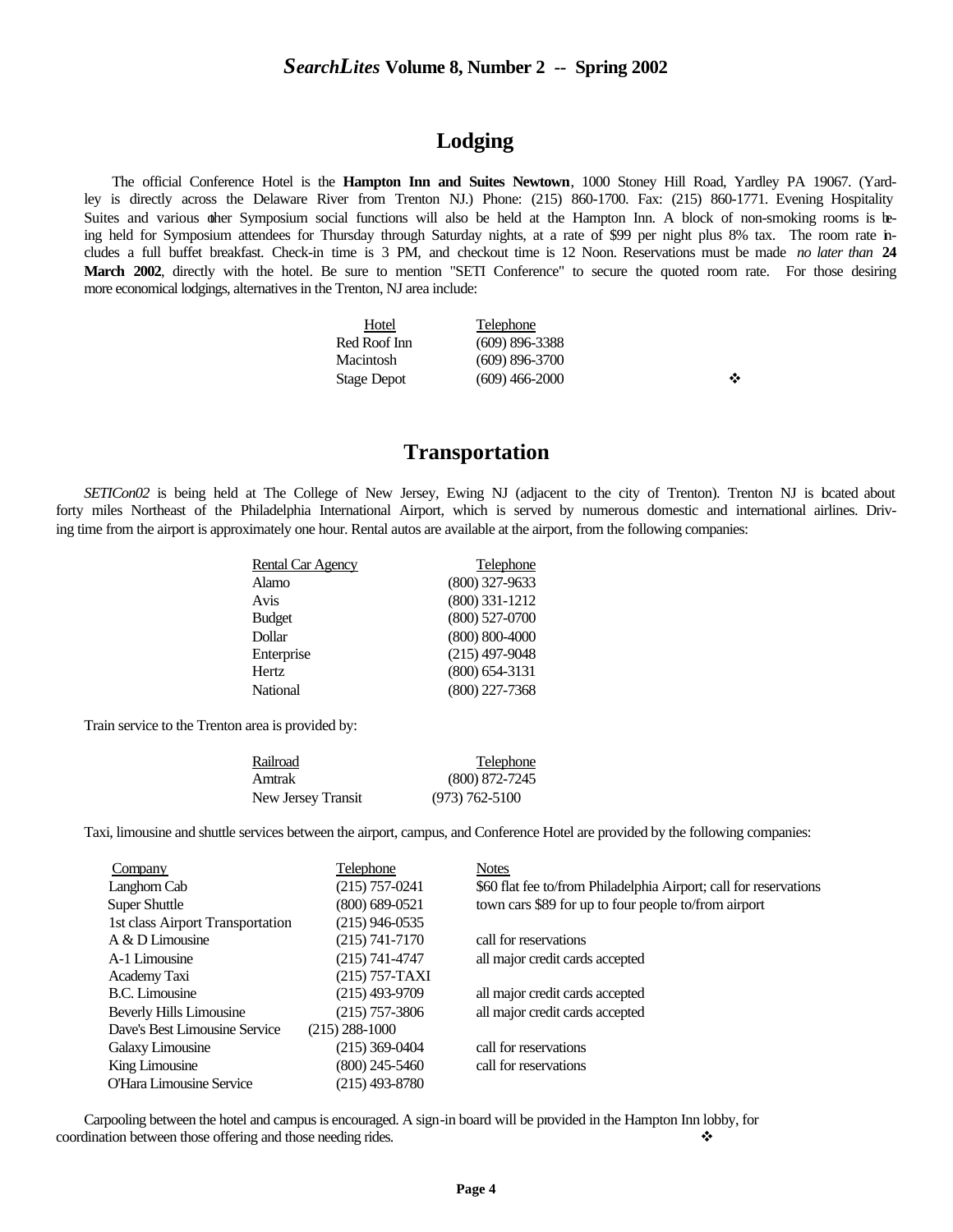## **Conference Venue**

*SETICon02* is being hosted by The College of New Jersey, Ewing NJ (adjacent to the city of Trenton). The Technical Symposium sessions, Annual Membership Meeting and Board of Trustees Meeting will all be held in the Department of Engineering, Armstrong Hall, 2000 Pennington Road, Ewing NJ 08628 USA. (Armstrong Hall is directly across from the college's Main Entrance from Route 31.) The Awards Banquet will be held in the Campus Center. Parking on campus is available in the lot and Armstrong Parking Garage, directly behind Armstrong Hall. Addition parking is available across the circular drive. All gates will be up in these parking areas, Friday through Sunday.

The evening Hospitality Suites, and possibly other Symposium social functions, will be held at the official Conference Hotel. See the accompanying maps for details.  $\bullet$ 



**Road map to the official** *SETICon02* **Hotel (see accompanying directions)**



**Campus Map, The College of New Jersey**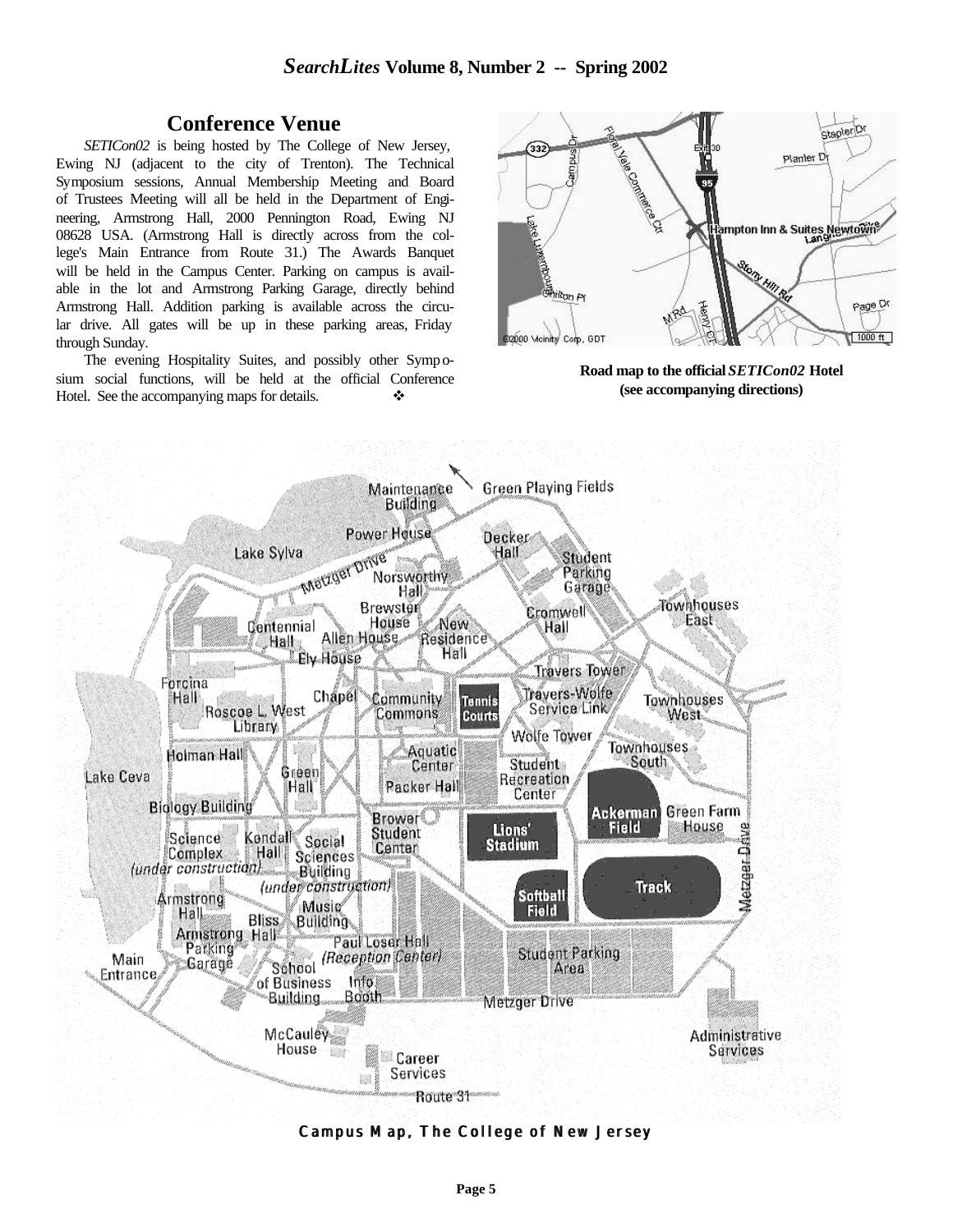# **Driving Directions to** *SETICon02*

#### **From the New York State Thruway:**

Take the New York State Thruway/I-87 South. Take the I-287 South/Route 17 South exit. Merge onto I-287 South. Take the U.S. 202 South/U.S. 206 South exit. Continue on U.S. 202 South. At the Flemington Circle, continue on U.S. 202/31 South. Exit U.S. 202/31 onto Route 31 South (Trenton). Follow Route 31 South until the entrance to The College (about 1.5 miles past the junction of I-95, left at the second traffic light).

#### **From Long Island:**

Take the Verrazano Bridge to Staten Island. Stay on 278 West to Goethals Bridge. After crossing the bridge, take first exit for 95 South (NJ Turnpike). Follow directions from NJ Turnpike below.

#### **From the New Jersey Turnpike (Newark International Ai rport and North):**

Using the New Jersey Turnpike, travel south to exit 7A, Trenton and Shore Points. Follow signs toward Trenton onto I-195 West. Follow signs marked 295/ Princeton/ Camden. Exit at 60B for "I-295 North/ Rt 1/I-95 South/Princeton". Continue on I-295 (becomes I-95 South) to exit 4. Turn left off the exit ramp onto Pennington Road/Route 31 South toward Ewing. At the second traffic light (about 1.5 miles), make a left into The College entrance.

#### **From I-80:**

Take I-80 East to the U.S. 206/Route 183 exit. Keep right at the fork in the ramp. Merge onto U.S. 206. Take the I-287 South ramp toward Somerville (I-78)/Princeton. Merge onto I-287 South. Take the U.S. 202 South/U.S. 206 South exit. Continue on U.S. 202 South. At the Flemington Circle, continue on U.S. 202/31 South. Exit U.S. 202/31 onto Route 31 South (Trenton). Follow Route 31 South until the entrance to The College (about 1.5 miles past the junction of I-95, left at the second traffic light).

#### **From New Brunswick:**

Take Route 1 South to I-95 toward Pennsylvania to exit 4. Turn left off the exit ramp onto Pennington Road/Route 31 South toward Ewing. At the second traffic light (about 1.5 miles), make a left into The College entrance.

#### **From Asbury Park-Freehold Area:**

Take I-195 West toward Trenton. Follow signs marked 295 Princeton/Camden. Exit at 60B for "I-295 North/Rt 1/I-95 South/Princeton". Continue on I-295 (becomes I-95 South) to exit 4. Turn left off the exit ramp onto Pennington Road/Route 31 South toward Ewing. At the second traffic light (about 1.5 miles), make a left into The College entrance.

| Road map to The College of New Jersey | >> |
|---------------------------------------|----|
| (see accompanying directions)         | >> |

#### **From Route 78 (Easton, PA and the West):**

Take Route 78 East into New Jersey. Continue to exit 17 (Route 31 South/Flemington and Trenton). Continue South on Route 31 into the Flemington Circle. Take Route 202/31 South. Exit at Route 31 South (Trenton). Follow Route 31 South until the entrance to The College (about 1.5 miles past the junction of I-95, left at the second traffic light).

#### **From Atlantic City:**

Take Atlantic City Expressway West (toward PA). The expressway ends at Route 42. Follow Route 42 North to I-295 North. Continue on I-295 (becomes I-95 South) to exit 4. Turn left off the exit ramp onto Pennington Road/Route 31 South toward Ewing. At the second traffic light (about 1.5 miles), make a left into The College entrance.

#### **From the PA Turnpike (Pittsburgh and Ohio):**

Take the Pennsylvania Turnpike/I-276 East to the Philadelphia/U.S. 1 exit. Keep left at the fork in the ramp. Merge onto U.S. 1 North Lincoln Highway. Stay straight to go onto U.S. 1 North. Take the I-95 North exit toward Trenton. Merge onto Delaware Expressway/I-95 North. Proceed into New Jersey. Take exit 4A (Route 31/Pennington Road). Off the exit ramp, you will be traveling south on Route 31. At the second traffic light about 1.5 miles), make a left into The College entrance.

#### **From I-95 South (Camden/Delaware/Phil. Int'l Airport):**

Using I-95 North, continue into Pennsylvania, through Philadelphia. Continue on I-95 North into New Jersey. Take exit 4A (Route 31/Pennington Road). Off the exit ramp, you will be traveling south on Route 31. At the second traffic light (about 1.5 miles), make a left into The College entrance. v

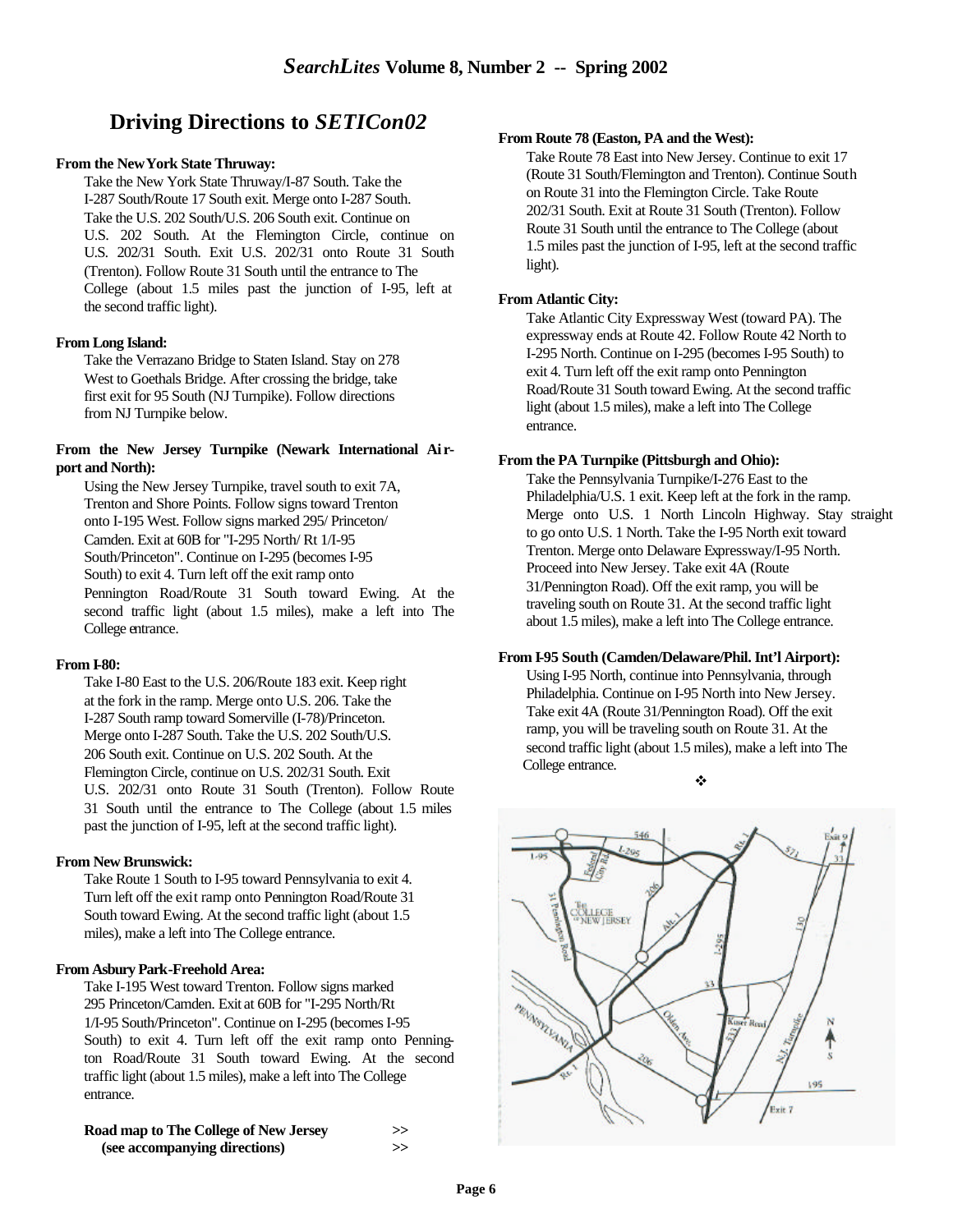# *SETICon02* **Pre-Registration**

Pre-registration for the SETICon02 Technical Symposium has been set at \$40 US for SETI League members, and \$90 US for non-members, if received by 31 March 2002. Registration fees will increase by \$10 after that date. One copy of the conference Proceedings, admission to the conference Hospitality Suites, and refreshments are included in the registration fee.

Tickets for the Saturday night Awards Banquet must be ordered in advance at \$30 US each, and additional *Proceedings* copies may be purchased at the door for \$20 US. All SETI League members in good standing are welcome to attend Sunday's Annual Membership Meeting, whether registered for the Symposium or not.

Please use the forms on this page to *register for SETI-Con02*, order additional *Proceedings*, purchase Awards Banquet tickets, and remit payment by credit card. If your SETI League membership is about to expire, you can also take advantage of this opportunity to renew. The SETI League, Inc. thanks you for your generous support and participation.

| Please accept my registration for the 2002 SETI League<br>Technical Symposium and Annual Membership Meeting, as<br>follows:                                                                                                        |  |
|------------------------------------------------------------------------------------------------------------------------------------------------------------------------------------------------------------------------------------|--|
| Number of SETI League members                                                                                                                                                                                                      |  |
| Number of Non-Members                                                                                                                                                                                                              |  |
|                                                                                                                                                                                                                                    |  |
| Number of additional                                                                                                                                                                                                               |  |
| Your full name:                                                                                                                                                                                                                    |  |
| Additional persons attending:                                                                                                                                                                                                      |  |
|                                                                                                                                                                                                                                    |  |
|                                                                                                                                                                                                                                    |  |
|                                                                                                                                                                                                                                    |  |
| City:                                                                                                                                                                                                                              |  |
| State or Province:                                                                                                                                                                                                                 |  |
|                                                                                                                                                                                                                                    |  |
| Country: 2000 Country:                                                                                                                                                                                                             |  |
| Comments: <u>comments</u> and comments and comments of the series of the series of the series of the series of the series of the series of the series of the series of the series of the series of the series of the series of the |  |

**Deadline:** Pre-registration and payment are due by **31 March 2002**. After that date, attendees may register at the door for an additional fee of \$10 US per person.

Lodging: Hotel reservations must be made directly with the Conference Hotel, as indicated elsewhere in this issue of *SearchLites*. Please note that they require reservations by **31 March, 2002**.



| <b>Please fill in the amounts below:</b>                                     |               |
|------------------------------------------------------------------------------|---------------|
| Total due for Symposium Registration<br>(at \$40 US for SETI League members, |               |
| \$90 for non-members):<br><b>Total due for Banquet Tickets</b>               | S US          |
| $(at $30$ US each):<br><b>Total due for Additional Proceedings</b>           | \$US          |
| (at \$20 US each):<br><b>Additional Contributions:</b>                       | S US<br>\$ US |
| <b>Total Payment Remitted:</b>                                               | S US          |

## **Pleased to Accept Credit Cards**

 The SETI League invites you to pay your *SETICon02* fees and additional contributions via Visa or MasterCard. Please fill out the form below and return it with any order. We thank you for your ongoing support.

Circle One: Visa / MasterCard Exp. /

Card Number:

Cardholder:

Billing Address: 2003

Total Contribution (US Dollars):

Signature:

Today's date: